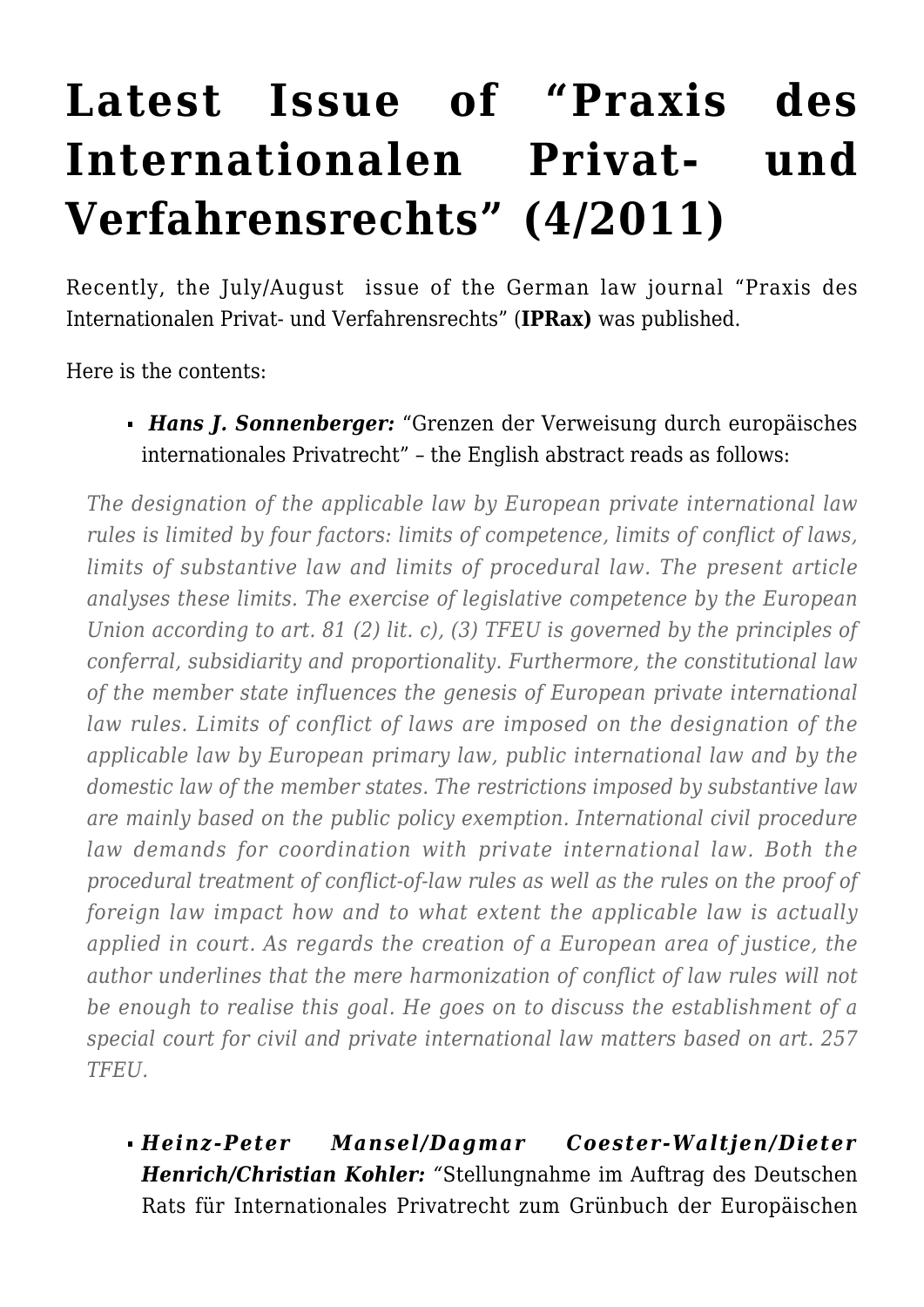Kommission – Weniger Verwaltungsaufwand für EU-Bürger: Den freien Verkehr öffentlicher Urkunden und die Anerkennung der Rechtswirkungen von Personenstandsurkunden erleichtern – KOM (2010) 747 endg." – the English abstract reads as follows:

*The German Council of Private International Law contributes to the ,,European Commission Green Paper: Less bureaucracy for citizens: promoting free movement of public documents and recognition of the effects of civil status records – (COM [2010] 747 final)". The Council is an autonomous academic institution, which reports to the German Ministry of Justice. A ,,mutual recognition" of the content of administrative documents, notarial acts, civil status records within civil status matters involves complicated legal issues. The advantage of the unification of the rules on the law applicable to civil status situations, when compared with the so-called principle of ,,automatic recognition", is that a unification would uniformly determine the applicable law in all EU Member States and thereby guarantee identical determination of the civil status of a person throughout the Union. The underlying cause of the divergent approaches taken by EU Member States would be eliminated. This would not be the case with a simple ,,automatic recognition". There is also the risk that an uncoordinated ,,automatic recognition" would encroach on the sovereignty of Member States over their citizens in the field of nationality. Therefore uniform rules on conflict of laws are considered to be an essential prerequisite for the movement of public documents and the application of a principle of mutual recognition in relation to civil status matters.*

- *Heinz-Peter Mansel:* "Kritisches zur "Urkundsinhaltsanerkennung""
- *Christoph Althammer*: "Die prozessuale Wirkung materiellrechtlicher Leistungsortsvereinbarungen (§ 29 Abs. 1, 2 ZPO)" – – the English abstract reads as follows:

*In the herein discussed decision, the OLG München dealt with the question of the appointment of jurisdiction in Section 36 Nr. 3 of the German civil procedure code (ZPO). The claimant sued the three defendants in the claimant's local court, with the justification the jurisdiction of that court was agreed in the loan contract.*

*One critical issue was that the parties had agreed the place of performance of*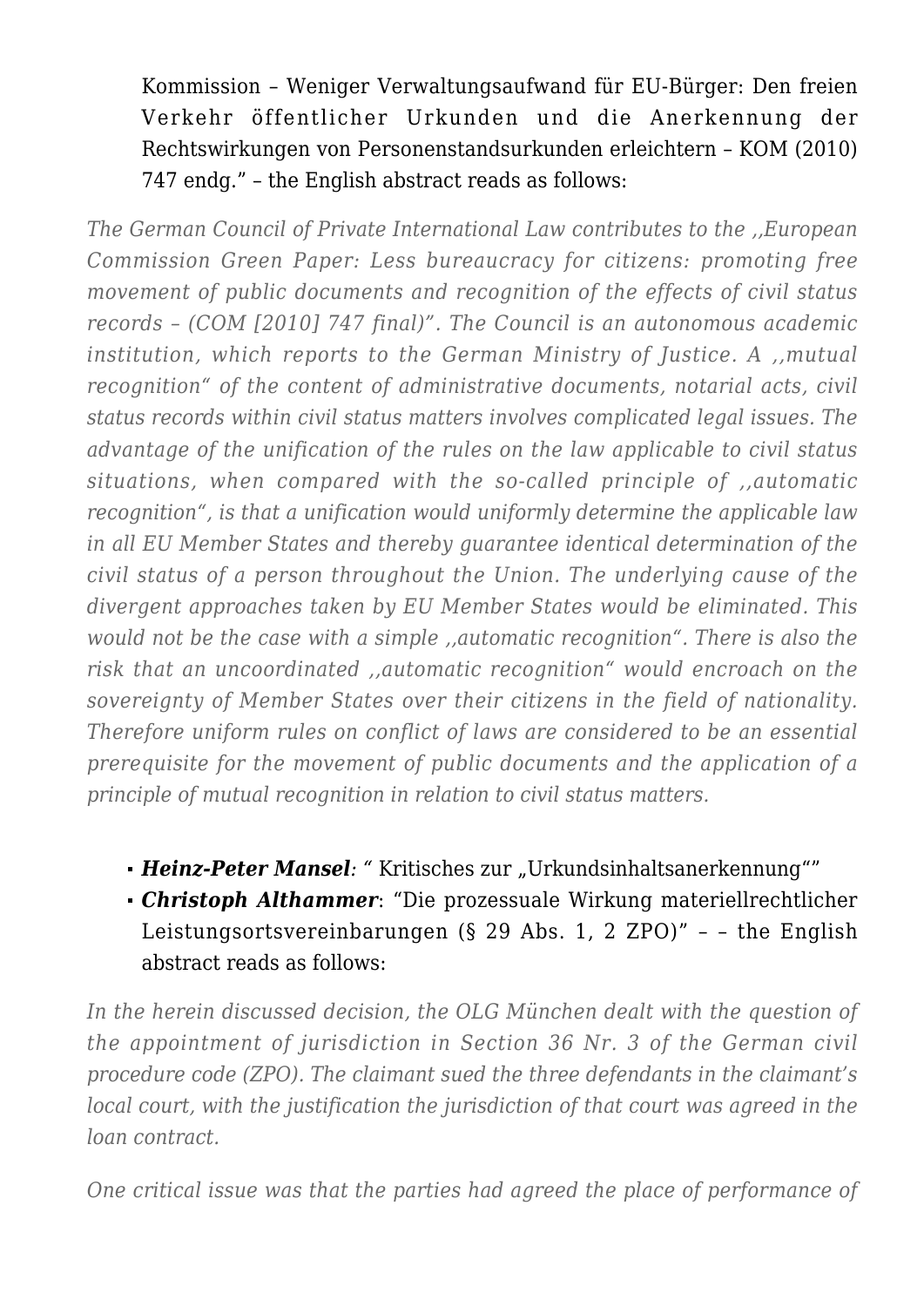*the loan contract, however, which the court did not recognise due to Section 29 subsection 2 of the ZPO. The court stated it was only due to the procedural noneffectiveness of the agreement on place of performance, that non-merchants could avoid the application of a valid agreement on place of jurisdiction (Section 38 of the ZPO). The following annotation discusses whether the decision of the OLG München was based on the right grounds.*

#### *Stefan Arnold*: "Beklagtenwechsel im Produkthaftungsprozess nach Verjährung" – the English abstract reads as follows:

*The ECJ has effectively overruled its own decision from 2006 concerning the very same proceedings. The court now held that national procedural rules as regards substitution of defendants must not be applied in a way which permits a producer to be sued after the ten-year period of Art. 11 of the Product Liability Directive. This holding is the corollary of interpreting the directive as aiming at full harmonization. Legal certainty is severely undermined, however, by the ECJ postulating an inconsistent and unprincipled exception as regards closely controlled suppliers of the producer.*

*Jörg Pirrung:* "Grundsatzurteil des EuGH zur Durchsetzung einstweiliger Maßnahmen in Sorgerechtssachen in anderen Mitgliedstaaten nach der EuEheVO" – the English abstract reads as follows:

*The preliminary procedure in case Purrucker I, conducted by the ECJ in a very convincing way, has lead to clarifications as to fundamental questions concerning the enforcement of provisional measures in parental responsibility cases in other EU Member States. Where a court of a Member State, which has (expressly) founded its jurisdiction on one of Articles 8–14 of Council Regulation (EC) No 2201/2003, adopts a provisional measure concerning custody, recognition and enforcement of this measure in all other Member States is governed by Article 21 et seq. of the Regulation. In contrast, where a court of a Member State, which has not based its jurisdiction as to the subject matter on Article 8 et seq., adopts a provisional measure under the conditions of Article 20, Article 21 et seq. of the Regulation are not applicable.*

*To distinguish provisional measures of a court with jurisdiction as to the*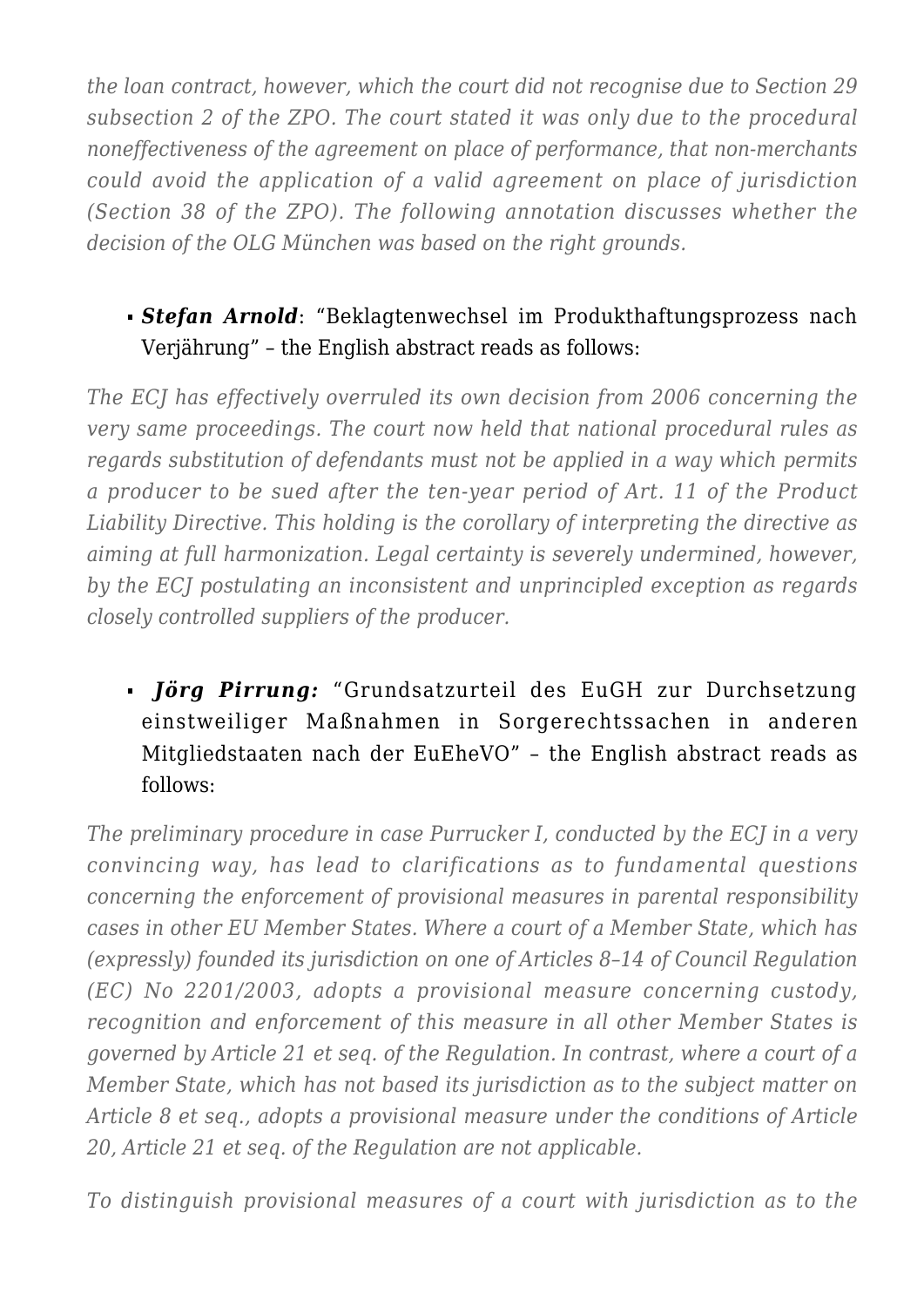*substance matter from measures eventually based on Article 20 of the Regulation the courts of the State of execution have to establish whether the court of origin has based its jurisdiction on Article 8 et seq. of the Regulation or not; Article 24 does not hinder such an examination. The Regulation is based on the assumption that the courts of the Member States respect their obligations according to the Regulation to give convincing reasons for accepting their jurisdiction, even in cases where there is an urgent need for measures of protection for the children concerned. If an order for a provisional measure does not contain an unmistakable reasoning concerning its jurisdiction as to the substance matter referring to one of the bases for jurisdiction in Article 8 et seq. of the Regulation and if the jurisdiction for the substance matter does not otherwise emerge manifestly from the decision adopted, it is to be assumed that the decision has not been adopted according to the jurisdiction rules of the Regulation.*

*In the interest of ensuring a permanent success of the Regulation the clear criticism by the ECJ of the Spanish court's reasoning with regard to its own jurisdiction mentioning irrelevant circumstances and in casu inapplicable legal bases should remind courts all over the EU of their duties in this context.*

- *Marc Bungenberg*: "Vollstreckungsimmunität für ausländische Staatsunternehmen?"
- *David-Christoph Bittmann: "*Die Bestätigung deutscher Kostenfestsetzungsbeschlüsse als Europäische Vollstreckungstitel" – the English abstract reads as follows:

*Since the coming into force of Regulation (EC) 805/2004 creating a European Enforcement Order for uncontested claims it has been highly discussed in German literature and jurisprudence, under which circumstances a decision on the costs of litigation can be issued as European Enforcement Order. The problem arises from the fact that according to German law the decision on the costs is rendered in a two-step-procedure. In the first step the court which decides on the merits of the case only determines which of the parties has to bear the costs of litigation, so called Kostengrundentscheidung. In a second step, in a separate procedure according to § 104 ZPO, the court determines the amount of the costs the debtor has to pay, so called*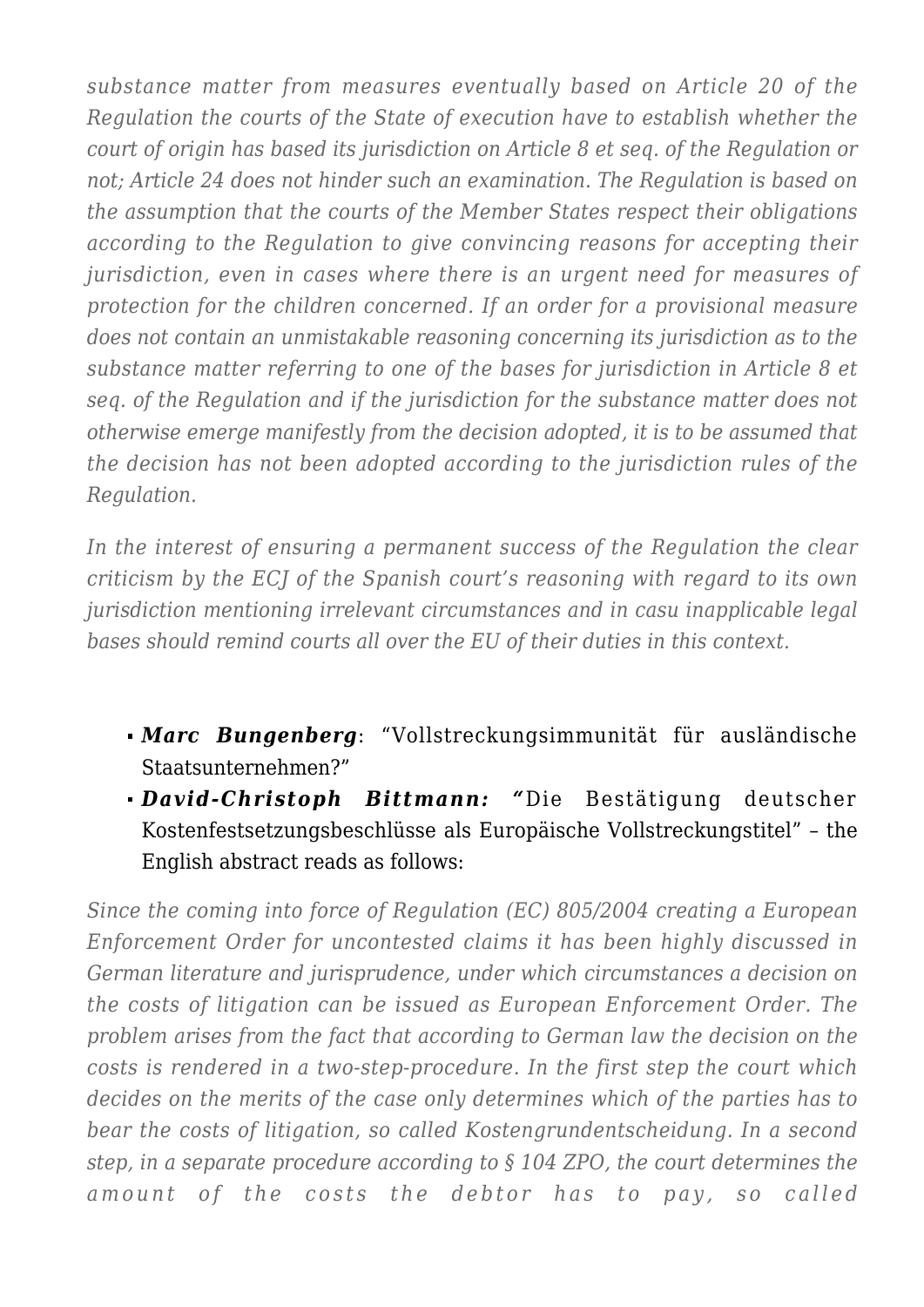*Kostenfestsetzungsbeschluss. Whether the Kostenfestsetzungsbeschluss can be issued as European Enforcement Order was the subject of a case, the OLG Nürnberg had to adjudicate on.*

*Another question the court had to deal with was, which possibilities of appealing a decision according to Art. 10 of Regulation (EC) 805/2004 the German law provides.*

*This article critically looks at the answers to these questions given by the OLG Nürnberg.*

## *Götz Schulze*: "Übertragung deutscher GmbH-Anteile in Zürich und Basel" – the English abstract reads as follows:

*The District Court of Frankfurt Main negates the possibility of a foreign notarisation both under the aspect of substitution of German law and by application of Swiss law which was the proper legal form at the place where the instrument is made (Ortsform). Thus the in 2008 newly implemented notary's duty to write a list of shareholders and to transmit it to the company register according to § 40 II GmbHG (Limited Liability Companies Act) can not be substituted by a Swiss notary. Furthermore, the in 2008 likewise implemented requirement of a simple written form for the assignation of equity shares according to Art. 785 I OR (Swiss Code of Obligations) can not substitute the notarization under the terms of § 15 III, IV GmbHG, which is required by the German company law. To that effect the district court negates the applicability of the "locus regit actum forum-rule" in Art. 11 I Alt. 2 EGBGB (Introductory Act to the German Civil Code) for assignations of shares under the GmbHG. The one-sided national perspective of the district court is to be refused.*

- *Matthias Kilian: "*Beschränkung von Untersuchungsbefugnissen der Kommission in Kartellverfahren bei Beteiligung von Unternehmensjuristen mit Anwaltszulassung"
- *Ulrike Janzen/Veronika Gärtner:* "Rückführungsverweigerung bei vorläufiger Zustimmung und internationale Zuständigkeit im Falle von Kindesentführungen" – the English abstract reads as follows:

*The case note analyses two decisions given by the Austrian Supreme Court of*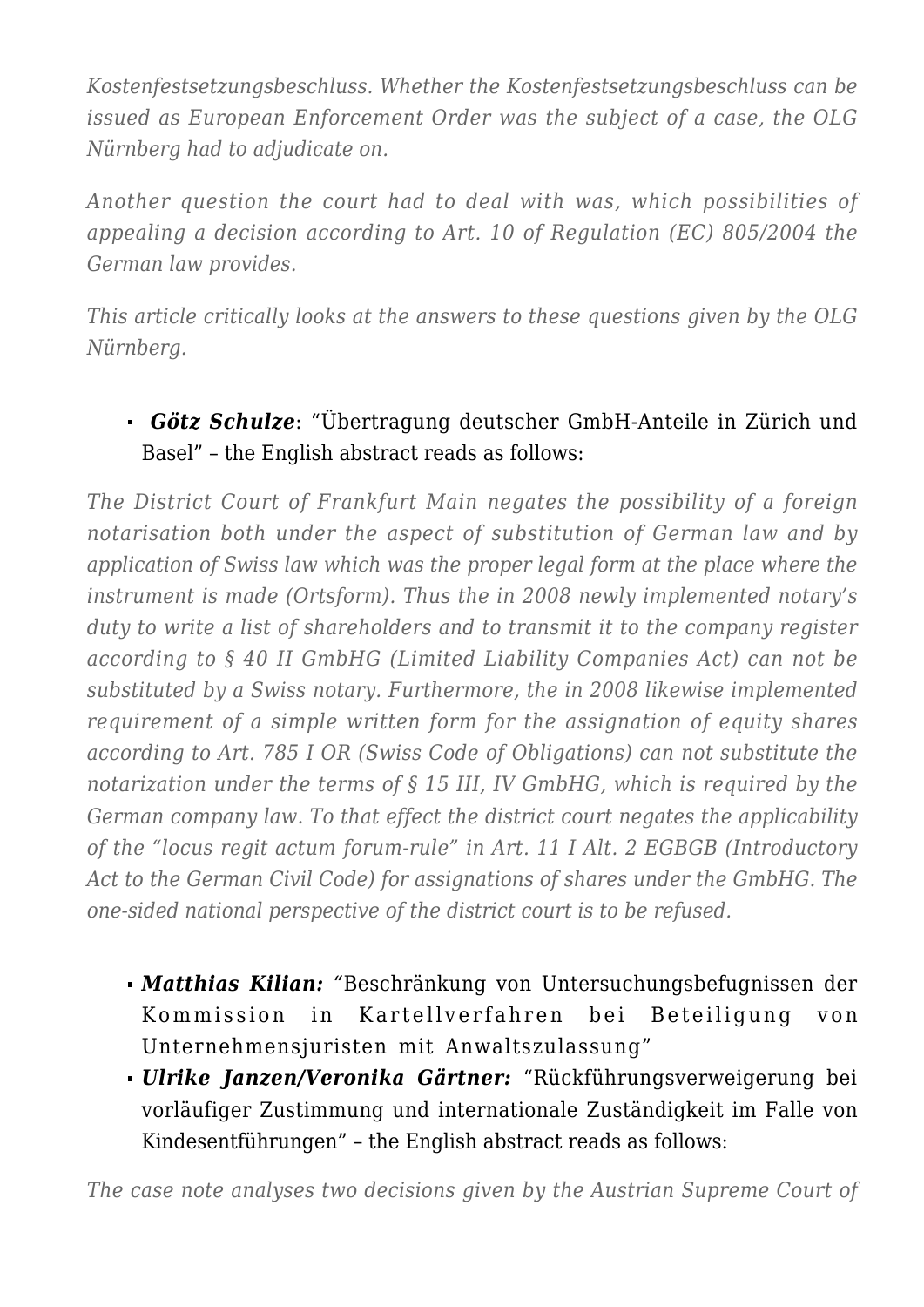*Justice (Oberster Gerichtshof, OGH) in a case concerning the abduction of four children by their mother. The case raised in particular questions on the interpretation of Art. 10 Brussels II bis Regulation as well as Art. 13 Convention on the Civil Aspects of International Child Abduction: The OGH clarified that "consent" in terms of Art. 13 a Child Abduction Convention can only be assumed if the approval to the removal/retention is declared unconditionally. Thus, the approval to a temporary stay of the children with the abducting parent – as it ad been declared in the present case – cannot be regarded as "consent" in terms of Art. 13 a Child Abduction Convention. The same interpretation has to be applied with regard to Art. 10 lit. a Brussels II bis Regulation. Thus, the courts of the Member State where the child was habitually resident immediately before the wrongful removal/retention retain their jurisdiction until the child has acquired a habitual residence in another Member State and each person having rights of custody has acquiesced unconditionally in the permanent stay of the child with the abducting parent.*

## *Jason Dinse/Hannes Rösler***:"** Libel Tourism in U.S. Conflict of Laws – Recognition and Enforcement of Foreign Defamation Judgments" – the abstract reads as follows:

*The libel tourism phenomenon has ignited an international debate over recognition of foreign defamation judgments. Legislatures in the United States have now reacted to this problem with a response at both the state and federal level. The most important piece of legislation in this respect is the federal SPEECH Act. It most likely preempts the state acts, with the result that the state libel tourism laws will be rendered largely insignificant in practice. Under the SPEECH Act, a foreign defamation judgment will be presumed unenforceable in U.S. federal and state courts, unless the party seeking enforcement proves that the law underlying the foreign adjudication protected the defamation defendant's free speech expectations in accordance with U.S. federal and state constitutional standards. This article analyzes the new libel tourism legislation on the state and federal level and describes their implications.*

#### *Prof. Dr. Christian Kohler:"* Musterhaus oder Luftschloss? Zur Architektur einer Kodifikation des Europäischen Kollisionsrechts –